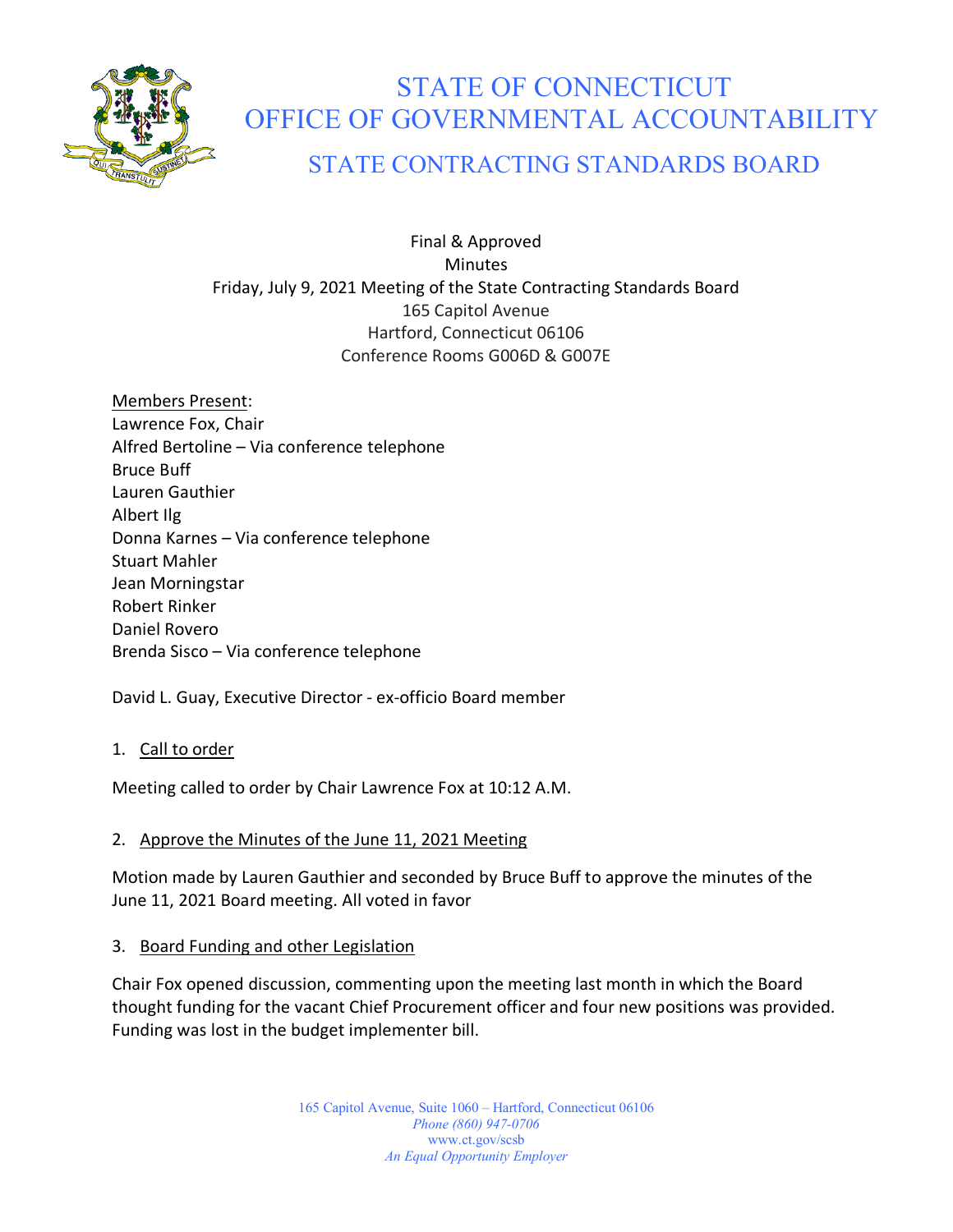Chair Fox reported he met with the Governor for an hour and one half after passage of the implementer bill to advocate for funding in Fiscal 2022 through other means such as the through the Finance Advisory Council.

Donna Karnes reported on her conversation with Senator Bob Duff.

Chair Fox further commented about the need to continue to advocate for adequate funding.

Stuart Mahler commented on the possible elimination of the Board and expressed his thanks to Chair Fox for meeting with the Governor.

Lauren Gauthier spoke about the Governor's opposition to funding the Board.

Robert Rinker commented on the role the Section 4e-36 Contested Solicitations and Awards Subcommittee plays in keeping the State out of litigation, but an attorney is still necessary to move beyond the bare minimal work of volunteers. Mr. Rinker further commented that the Board's audits, though of minimal scope, have identified common deficiencies, such as the lack of training, which could have been addressed with the hiring of a trainer.

Daniel Rovero commented about the small amount of money involved for such a good thing.

Lauren Gauthier commented about a more active role with the Legislature.

Bruce Buff commented upon the Governor's policy eliminating accountability and oversight.

Chair Fox commented that he is not opposed to OPM and DAS receiving more people and takes pride that in some ways the Board is responsible for both OPM and DAS's focus on procurement. Chair Fox reiterated that the success of OPM and DAS does not eliminate the Board's needs, no duplication of roles or services.

Daniel Rovero asked Chair Fox what the Board could do?

Chair Fox offered that there is opportunity in the September Legislative Session.

Bruce Buff commented that PSA's and POS's are being placed by non-experts.

Robert Rinker spoke about the Board's success with the Dillon Stadium study and CRDA.

Alfred Bertoline spoke about the Board's success in highlighting the need for competitive bidding, the creation of three-year procurement plans and added, "who's going to do it, if we don't?"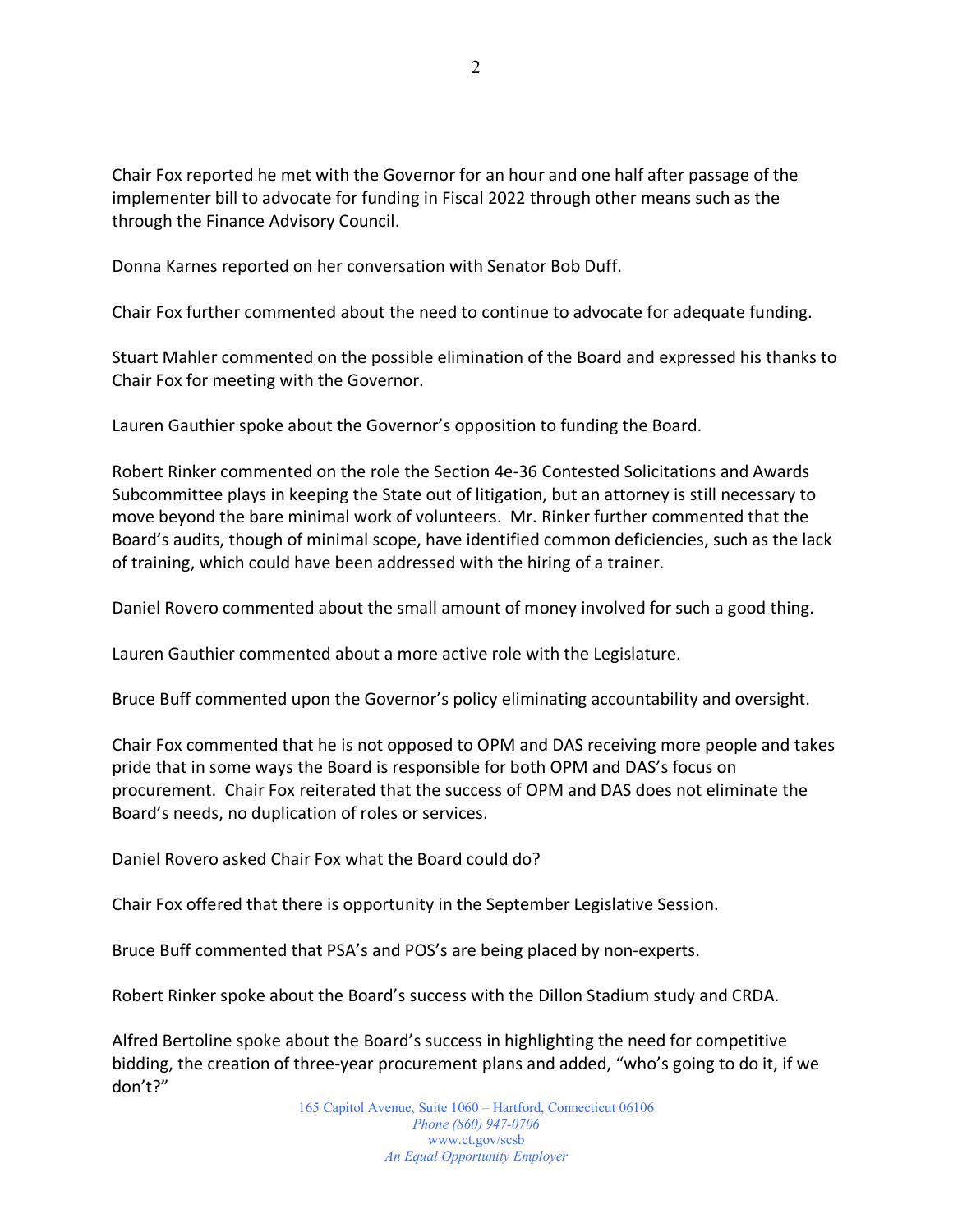Albert Ilg commented on how special the relationship is with the public.

## 4. Fiscal year 2022 Board business

Chair Fox asked Executive Director Guay to begin discussion. Executive Director Guay explained the number of tasks currently before the Board.

- Advocate for Funding
- Continue Connecticut Port Authority review
- Initiate Review of Mystic Oral School
- FY 20 Audit
- Data Analysis Study (subject to be chosen)

Robert Rinker suggested inviting constituents of the Board to a public hearing. By consensus the Board decided to investigate the possibility of a public hearing of vendors and constituents of the Board. The October meeting of the Board suggested as a possible date.

After discussion the Board decided to review Department of Transportation Public Private Partnership projects in the fall of 2021.

Alfred Bertoline commented on the opportunities before the Data Analysis Work Group.

- Studying the suspension of competitive bidding by executive order
- Competitive bidding review
- Progress review on PSA's
- Federal funding issues
- MOU and MOA review
- Review of DAS PSA master contracts

After discussion, motion made by Lauren Gauthier and seconded by Albert Ilg for the Board to focus on the following in Fiscal Years 2022.

- Continue study of the Connecticut Port Authority
- Public Hearing of vendors and Board constituents
- Review the DOT and the agency response to Bill 920
- Review MOU and MOA's
- Conduct FY20 Audits

All voted in favor

165 Capitol Avenue, Suite 1060 – Hartford, Connecticut 06106 *Phone (860) 947-0706*  www.ct.gov/scsb *An Equal Opportunity Employer*